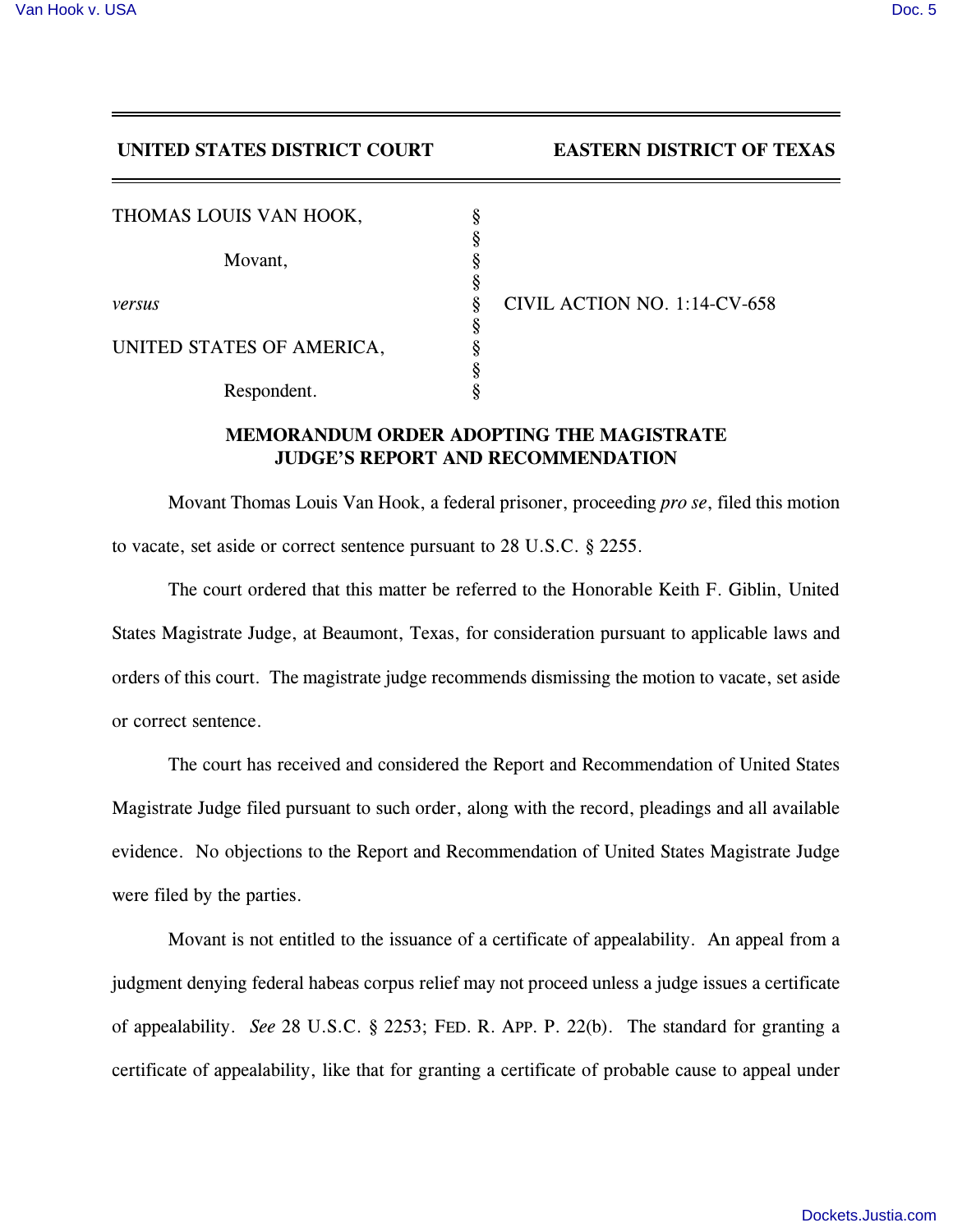prior law, requires the movant to make a substantial showing of the denial of a federal constitutional right. *See Slack v. McDaniel*, 529 U.S. 473, 483-84 (2000); *Elizalde v. Dretke*, 362 F.3d 323, 328 (5th Cir. 2004); *see also Barefoot v. Estelle*, 463 U.S. 880, 893 (1982). In making that substantial showing, the movant need not establish that he should prevail on the merits. Rather, he must demonstrate that the issues are subject to debate among jurists of reason, that a court could resolve the issues in a different manner, or that the questions presented are worthy of encouragement to proceed further. *See Slack*, 529 U.S. at 483-84; *Avila v. Quarterman*, 560 F.3d 299, 304 (5th Cir. 2009). If the motion was denied on procedural grounds, the movant must show that jurists of reason would find it debatable: (1) whether the motion raises a valid claim of the denial of a constitutional right, and (2) whether the district court was correct in its procedural ruling. *Slack*, 529 U.S. at 484; *Elizalde*, 362 F.3d at 328. Any doubt regarding whether to grant a certificate of appealability is resolved in favor of the movant, and the severity of the penalty may be considered in making this determination. *See Miller v. Johnson*, 200 F.3d 274, 280-81 (5th Cir. 2000).

The movant has not shown that any of the issues raised by his claims are subject to debate among jurists of reason, or that a procedural ruling is incorrect. In addition, the questions presented are not worthy of encouragement to proceed further. The movant has failed to make a sufficient showing to merit the issuance of a certification of appealability.

## **ORDER**

Accordingly, the findings of fact and conclusions of law of the magistrate judge are correct, and the report of the magistrate judge is **ADOPTED**. A certificate of appealability will